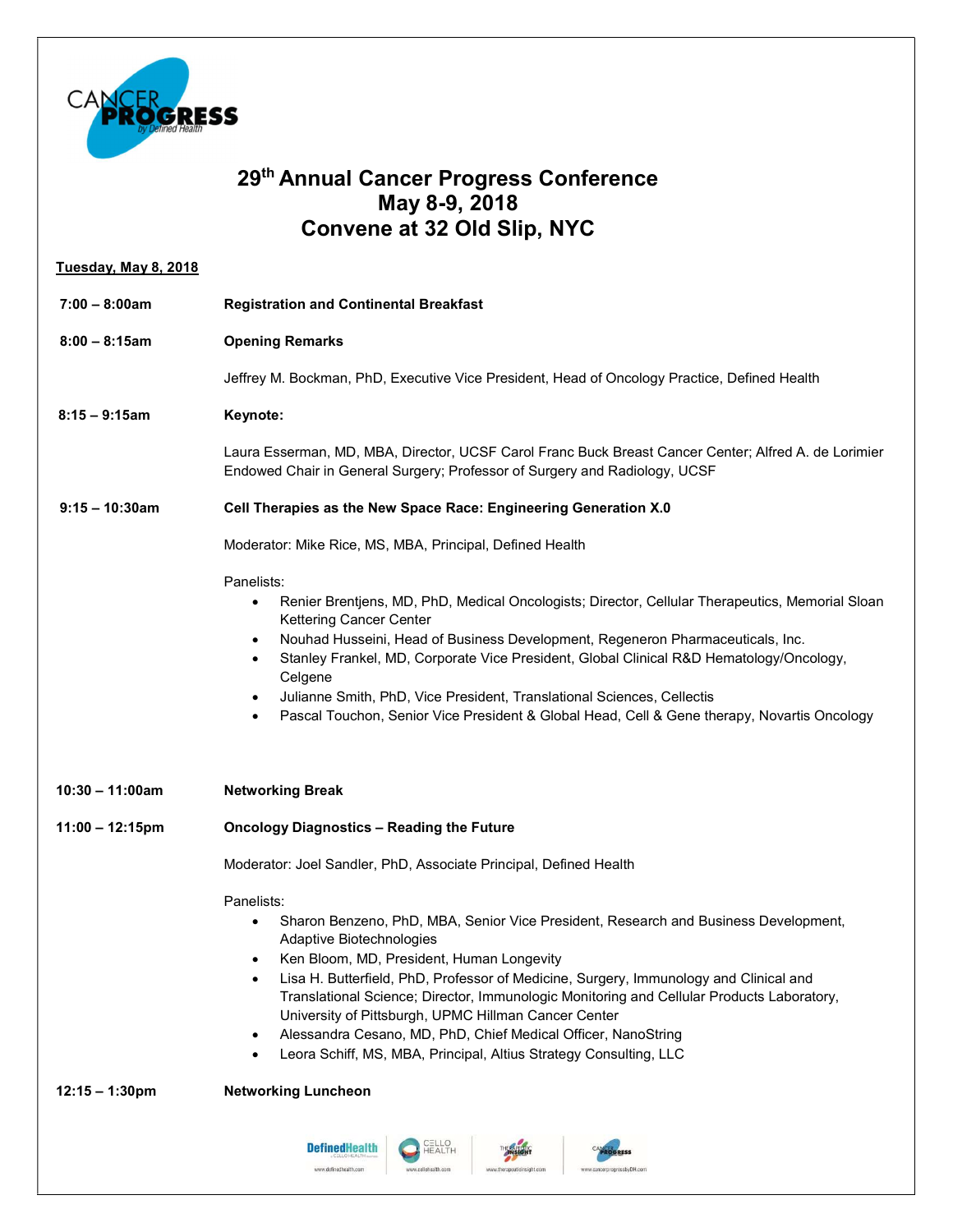

| $1:30 - 2:45$ pm        | Progress in Intractable Cancers- Part I - Heme Malignancies                                                                                                                                                                                                                                                                                                                                                                                                                   |
|-------------------------|-------------------------------------------------------------------------------------------------------------------------------------------------------------------------------------------------------------------------------------------------------------------------------------------------------------------------------------------------------------------------------------------------------------------------------------------------------------------------------|
|                         | Moderator: Mike Rice, MS, MBA, Principal, Defined Health                                                                                                                                                                                                                                                                                                                                                                                                                      |
| $2:45 - 4:00 \text{pm}$ | Panelists:<br>Kenneth Anderson, MD, Kraft Family Professor of Medicine, Harvard Medical School<br>Stanley Frankel, MD, Corporate Vice President, Global Clinical R&D Hematology/Oncology, Celgene<br>$\bullet$<br>William Matsui, MD, Professor of Oncology, Johns Hopkins<br>$\bullet$<br>Innovative Trials & Collaborative Initiatives - Role of Patient Advocacy, Foundations & Institutes                                                                                 |
|                         | Moderator: Jeremy Goldberg, President, JPG Healthcare LLC                                                                                                                                                                                                                                                                                                                                                                                                                     |
|                         | Panelists:<br>Lou DeGennaro, PhD, President and Chief Executive Officer, The Leukemia & Lymphoma Society<br>$\bullet$<br>Lorraine Egan, President and Chief Executive Officer, Damon Runyon<br>$\bullet$<br>Ramy Ibrahim, MD, Vice President, Clinical Research & Development, Parker Institute<br>$\bullet$<br>T.J. Sharpe, Patient Writer, Speaker, & Patient Experience Advisor, Starfish Harbor, LLC<br>$\bullet$                                                         |
| $4:00 - 4:15$ pm        | <b>Networking Break</b>                                                                                                                                                                                                                                                                                                                                                                                                                                                       |
| $4:15 - 5:30 \text{pm}$ | Value & Pricing Redux - Does the Song Remain the Same?                                                                                                                                                                                                                                                                                                                                                                                                                        |
|                         | Moderator: Ed Saltzman, Executive Chairman, Defined Health                                                                                                                                                                                                                                                                                                                                                                                                                    |
|                         | Panelists:<br>Peter Bach, MD, MAPP, Director, Center for Health Policy and Outcomes, Memorial Sloan Kettering<br>$\bullet$<br><b>Cancer Center</b><br>Daniel Becker, MD, MS, Section Chief, Hematology and Oncology, VA-NYHHS; Assistant Clinical<br>$\bullet$<br>Professor of Medicine, New York University School of Medicine<br>Kapil Dhingra, MD, Managing Member, KAPital Consulting<br>$\bullet$<br>Roger Longman, Chief Executive Officer, Real Endpoints<br>$\bullet$ |
| $5:30 - 7:30$ pm        | <b>Cancer Progress 2018 Reception</b>                                                                                                                                                                                                                                                                                                                                                                                                                                         |
|                         |                                                                                                                                                                                                                                                                                                                                                                                                                                                                               |
| Wednesday, May 9, 2018  |                                                                                                                                                                                                                                                                                                                                                                                                                                                                               |
| $7:00 - 8:00am$         | <b>Registration and Continental Breakfast</b>                                                                                                                                                                                                                                                                                                                                                                                                                                 |
| $8:00 - 8:15am$         | <b>Opening Remarks: Review of Day 1</b>                                                                                                                                                                                                                                                                                                                                                                                                                                       |
|                         | Mike Rice, MS, MBA, Principal, Defined Health                                                                                                                                                                                                                                                                                                                                                                                                                                 |
|                         | ELLO<br><b>Defined lealth</b><br>HEALTH<br><b>RESS</b><br>www.definedhealth.com<br>www.callohealth.cor<br>www.therapeuticinsight.com<br>www.cancerprogressbyDH.con                                                                                                                                                                                                                                                                                                            |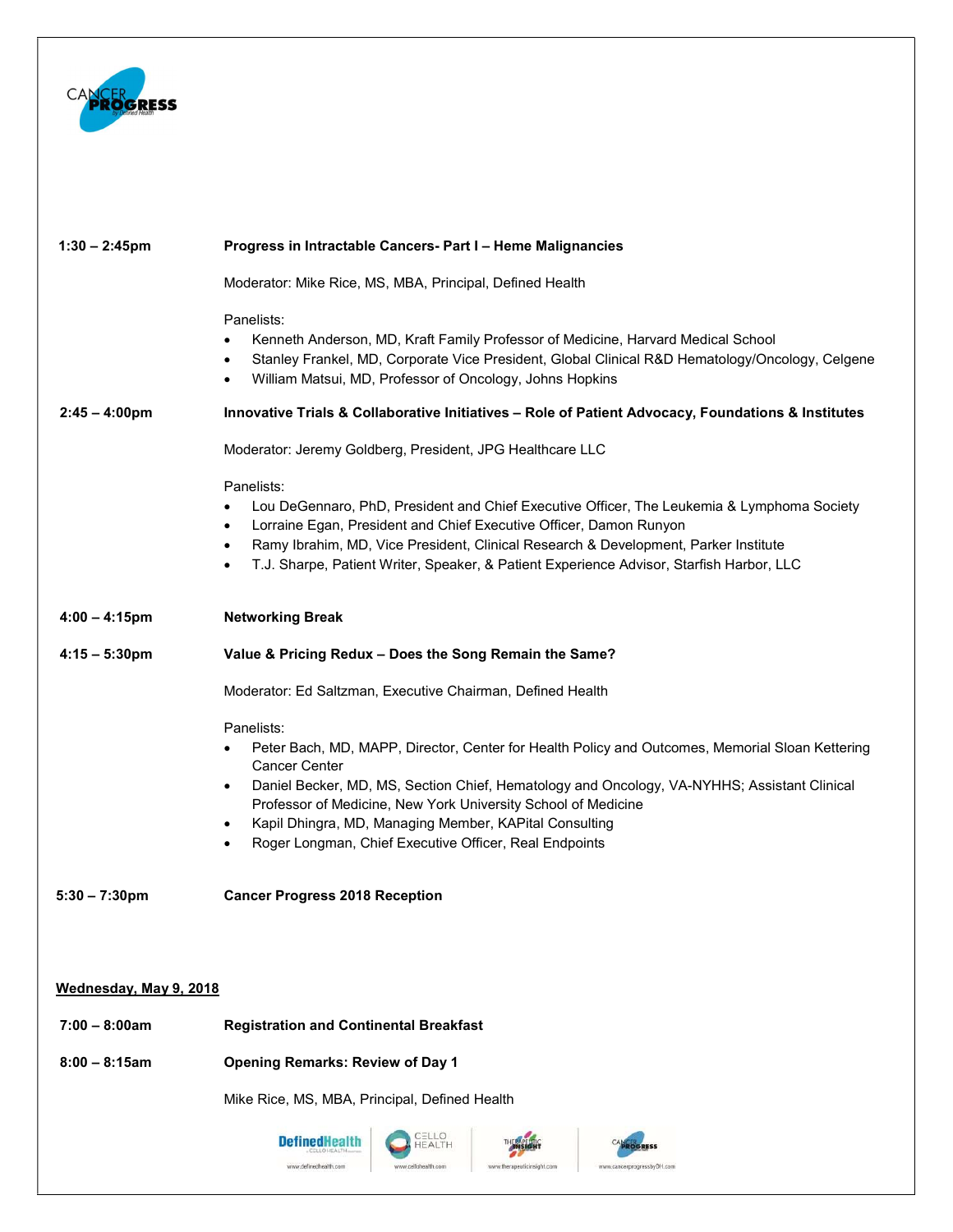

| $8:15 - 9:30$ am  | Advances in Intractable Cancers - Part II - Solid Tumors                                                                                                                                                                                                                                                                                                                                                                                                                                                                                                                                                                                |
|-------------------|-----------------------------------------------------------------------------------------------------------------------------------------------------------------------------------------------------------------------------------------------------------------------------------------------------------------------------------------------------------------------------------------------------------------------------------------------------------------------------------------------------------------------------------------------------------------------------------------------------------------------------------------|
|                   | Moderator: James Lee, PhD, Associate Principal, Oncology Lead, Defined Health                                                                                                                                                                                                                                                                                                                                                                                                                                                                                                                                                           |
|                   | Panelists:<br>Michael Tomblyn, MD, MS, Head of US Development & US Medical Director, Nanobiotix<br>David Tuveson, MD, PhD, Professor; Director of the Lustgarten Foundation Pancreatic Research<br>$\bullet$<br>Laboratory at CSHL; Director of Research for the Lustgarten Foundation<br>Denise Reinke, MS, NP, MBA, President and Chief Executive Officer, SARC<br>$\bullet$<br>Wendy K.D. Selig, Founder and Chief Executive Officer, WSCollaborative, LLC<br>$\bullet$                                                                                                                                                              |
| $9:30 - 10:00am$  | <b>Networking Break</b>                                                                                                                                                                                                                                                                                                                                                                                                                                                                                                                                                                                                                 |
| $10:00 - 11:15am$ | Innate & Adaptive Resistance to IO - Is It the TME's Time to Shine?                                                                                                                                                                                                                                                                                                                                                                                                                                                                                                                                                                     |
|                   | Moderator: Mark Simon, Managing Director, Torreya                                                                                                                                                                                                                                                                                                                                                                                                                                                                                                                                                                                       |
|                   | Panelists:<br>Tom Gajewski, MD, PhD, Professor, Department of Pathology, The Ben May Department for Cancer<br>Research, Department of Medicine- Section of Hematology/Oncology, University of Chicago<br>Sumayah Jamal, MD, PhD, President, Co-Founder and Chief Scientific Officer, ENB Therapeutics<br>$\bullet$<br>Llew Keltner, MD, PhD, Chief Executive Officer, Epistat<br>$\bullet$<br>Timothy Reilly, PhD, DABT, Vice President, Head of Oncology Early Asset Development, Bristol-Myers<br>$\bullet$<br>Squibb<br>Dmitriy Zamarin, MD, PhD, Assistant Attending Physician, Memorial Sloan Kettering Cancer Center<br>$\bullet$ |
| $11:15 - 12:30$   | Next Wave Antibodies and Biologics: Is IO Poised for a Sea of Change?                                                                                                                                                                                                                                                                                                                                                                                                                                                                                                                                                                   |
|                   | Moderator: Jeffrey M. Bockman, PhD, Executive Vice President, Head of Oncology Practice, Defined Health                                                                                                                                                                                                                                                                                                                                                                                                                                                                                                                                 |
|                   | Panelists:<br>Mike Curran, PhD, Assistant Professor, The University of Texas, MD Anderson Cancer Center<br>$\bullet$<br>John Haurum, MD, DPhil, Chief Executive Officer, F-Star<br>Louis Matis, MD, Chief Development Officer, Pieris Pharmaceuticals<br>Carsten Reinhardt, MD, PhD, Chief Medical Officer, Immatics<br>Taylor Schreiber, MD, PhD, Chief Scientific Officer, Shattuck Labs, Inc.                                                                                                                                                                                                                                        |
| $12:30 - 1:45$ pm | <b>Networking Lunch</b>                                                                                                                                                                                                                                                                                                                                                                                                                                                                                                                                                                                                                 |
| $1:45 - 3:00$ pm  | Point-Counterpoint: Cancer Progress, at the Crossroads or at a Tipping Point?                                                                                                                                                                                                                                                                                                                                                                                                                                                                                                                                                           |
|                   | Moderator: Jeffrey M. Bockman, PhD, Executive Vice President, Head of Oncology Practice, Defined Health                                                                                                                                                                                                                                                                                                                                                                                                                                                                                                                                 |
|                   | <b>CELLO<br/>HEALTH</b><br><b>DefinedHealth</b>                                                                                                                                                                                                                                                                                                                                                                                                                                                                                                                                                                                         |
|                   | www.definedhealth.com<br>www.cellohealth.com<br>www.cancerprogressbyDH.con                                                                                                                                                                                                                                                                                                                                                                                                                                                                                                                                                              |